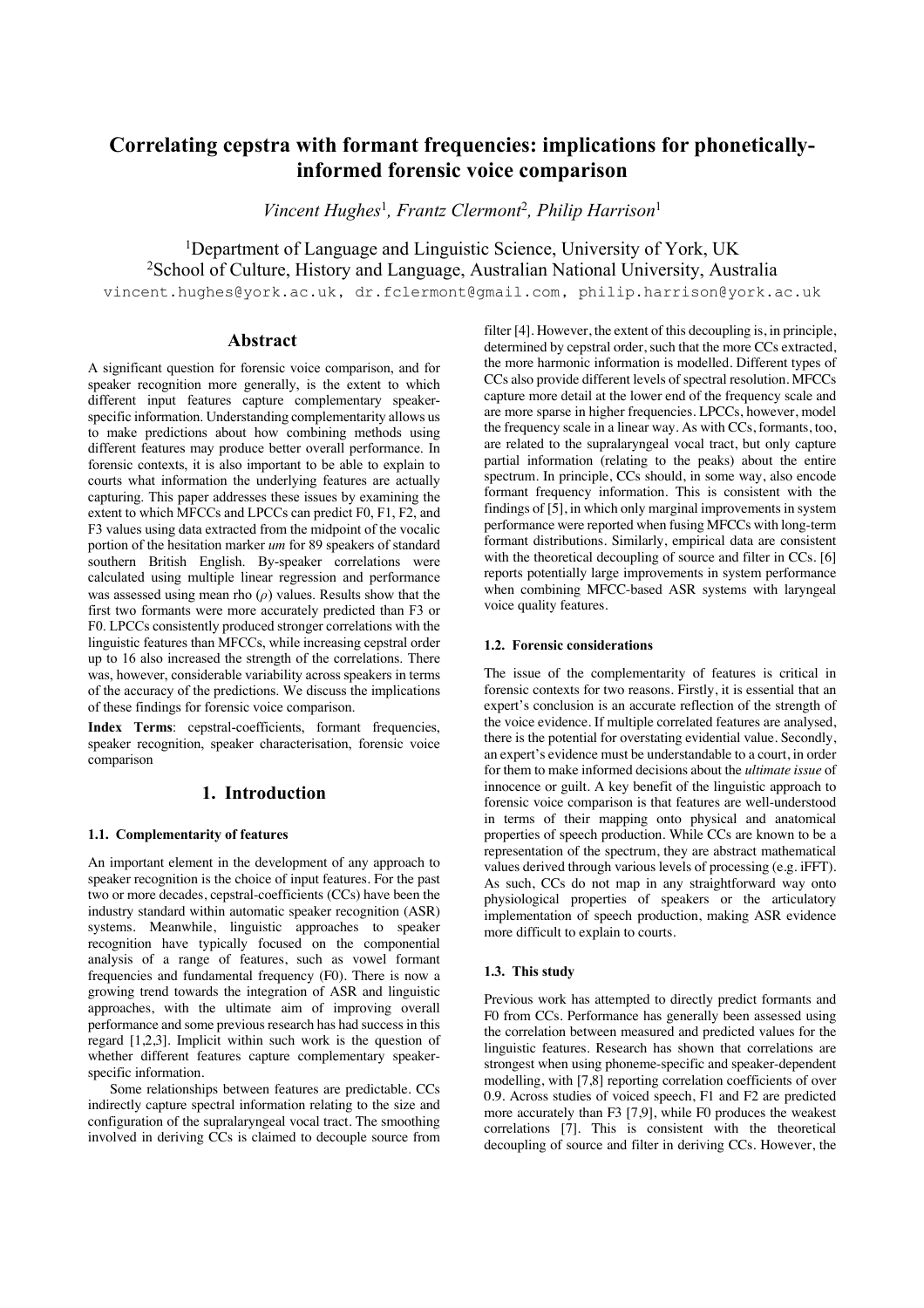fact that F0 is at all predictable indicates that some source information is captured within CCs.

The present study continues this line of enquiry to better understand the relationship between CCs and linguistic features, but expands on previous work in a number of key ways: (i) We use spontaneous, more forensically realistic speech material rather than controlled, lab speech; (ii) We analyse a vowel segment (the hesitation marker *um*) that has considerable speaker-discriminatory power and so is useful in forensic voice comparison; (iii) We directly compare the predictive power of LPCCs and MFCCs, using different cepstral orders. This is important because not all ASR systems use the same underlying features or the same number of CCs. Further, there are theoretical predictions associated with different types and orders of CCs, as outlined above; (iv) Finally, we also examine the performance of individual speakers and consider the implications of our results for forensic voice comparison.

# **2. Method**

### **2.1. Database**

A total of 89 young, male speakers of Standard Southern British English (modern Received Pronunciation) from the Dynamic Variability in Speech (DyViS) database [10] were used (11 speakers from the full 100 available were not included due to insufficient numbers of tokens). The database was collected for forensic phonetic research and speakers engaged in forensically realistic tasks: a mock police interview (Task 1) and a telephone conversation with an accomplice (Task 2). Both tasks involved spontaneous, conversational speech of between 9 and 30 minutes in duration. For both tasks, we used high-quality, studio recordings (44.1kHz sampling rate, 16-bit depth) to remove confounding effects related to measurement error with poorer quality materials.

## **2.2. Hesitation markers**

The hesitation marker *um* was analysed, principally because it has been shown to carry considerable speaker-specific information. Using good quality materials, [12] report equal error rates of as low as  $4.08\%$  and log LR cost ( $C_{llr}$ ) values of as low as 0.12 using the acoustics of the vocalic portion of *um* alone (*um*, with the nasal /m/ following the vocalic portion, was found to perform better than *uh*, which is entirely vocalic). When fused with an MFCC-based ASR system, segmental analysis of *um* has also been shown to improve performance compared with the ASR system in isolation [1]. Alongside this, there are a number of reasons why hesitations are useful for the purposes of forensic voice comparison. Firstly, these hesitation phenomena occur frequently (around 3.7 occurrences per minute; [11]). Secondly, they are thought to be produced below the level of consciousness and so are relatively resistant to disguise. Thirdly, they often occur adjacent to silences, making their formants easy to measure and less susceptible to coarticulatory effects. This, in turn, helps to reduce the amount of within-speaker variability that they exhibit.

#### **2.3. Feature extraction**

A total of 6758 *um* tokens (median N tokens across recordings of both tasks = 70 per speaker, max = 159, min = 26) were analysed by manually marking the onset and offset of the vocalic portion. The first three formants were then extracted from a 20ms frame at the temporal midpoint of the vowel. Values were extracted in *Praat* [13] using the *Formant: Burg* function with an LPC order of between 10 and 12, determined on a speaker-by-speaker basis to ensure measurements were as reliable as possible. F0 was extracted within a frequency range of 75-200 Hz using the STRAIGHT algorithm [14] in VoiceSauce [15]. From the same 20ms midpoint frame, MFCC and LPCC vectors up to order 16 were extracted in MATLAB. This involved downsampling the recordings from 44.1 kHz to 8 kHz, such that CC extraction was performed within a 0-4000 Hz range.

## **2.4. Cepstrum-to-F{0,1,2,3} mapping**

Cepstrum-to- $F\{0,1,2,3\}$  mapping was performed by pooling the Task 1 and Task 2 data for each speaker. Although the two tasks were recorded in separate sessions, the channel characteristics are essentially identical and pooling data allowed us to maximise the number of tokens available. The MFCC and LPCC vectors were used to predict the univariate F{0,1,2,3} values by-speaker, using a multiple linear regression model based on the weighted sum of the CCs. The formulation of the regression model is:

$$
F(i) = a_{i,0} + a_{i,1}{\bf x}(1) + \ \ldots \ + a_{i,M}{\bf x}(M) + \varepsilon \qquad (1)
$$

where  $F(i)$  is the dependent variable, i.e.  $F\{0,1,2,3\}$ ,  $[a_{i,0}, \ldots,$  $a_{i,M}$  are regression coefficients for the feature i, x is the vector of CCs of length  $M$  and  $\varepsilon$  is an error term. The regression coefficients are determined using least squares estimation. The regression model can then be used to predict values for  $F(i)$ . The correlation between the predicted values and the measured values was obtained and represented as a correlation coefficient  $(\rho)$ , whereby the closer the value to 1 the better the predictive power of the model.

Regression models were trained and tested on the same data for two reasons. Firstly, it allowed us to maximise the amount of data available. Secondly, our aim was to understand and explore the relationships between the underlying features, not to build a system with the best predictive performance. We also used a speaker-dependent method, as this has been shown to generate stronger correlations than speaker-independent methods [7,8]. The overall strength of the cepstrum-to-F $\{0,1,2,3\}$  mapping was measured using mean  $\rho$  across all speakers. This process was repeated for each linguistic feature (F{0,1,2,3}) using MFCCs and LPCCs of different orders.

# **3. Results**

#### **3.1. MFCCs vs. LPCCs**

Table 1 gives a summary of the mean  $\rho$  values across all 89 speakers for each of the linguistic features, using MFCCs and LPCCs as inputs to the best model with all 16 coefficients.

Table 1: *Mean for LPCC-to-F{0,1,2,3} and MFCCto-F{0,1,2,3} (both using 16 coefficients)*

|       | F1.                    | F2. | F3.               | F0     |
|-------|------------------------|-----|-------------------|--------|
|       | LPCC 0.909 0.925 0.865 |     |                   | -0.803 |
| MECC. | 0.891                  |     | 0.903 0.838 0.829 |        |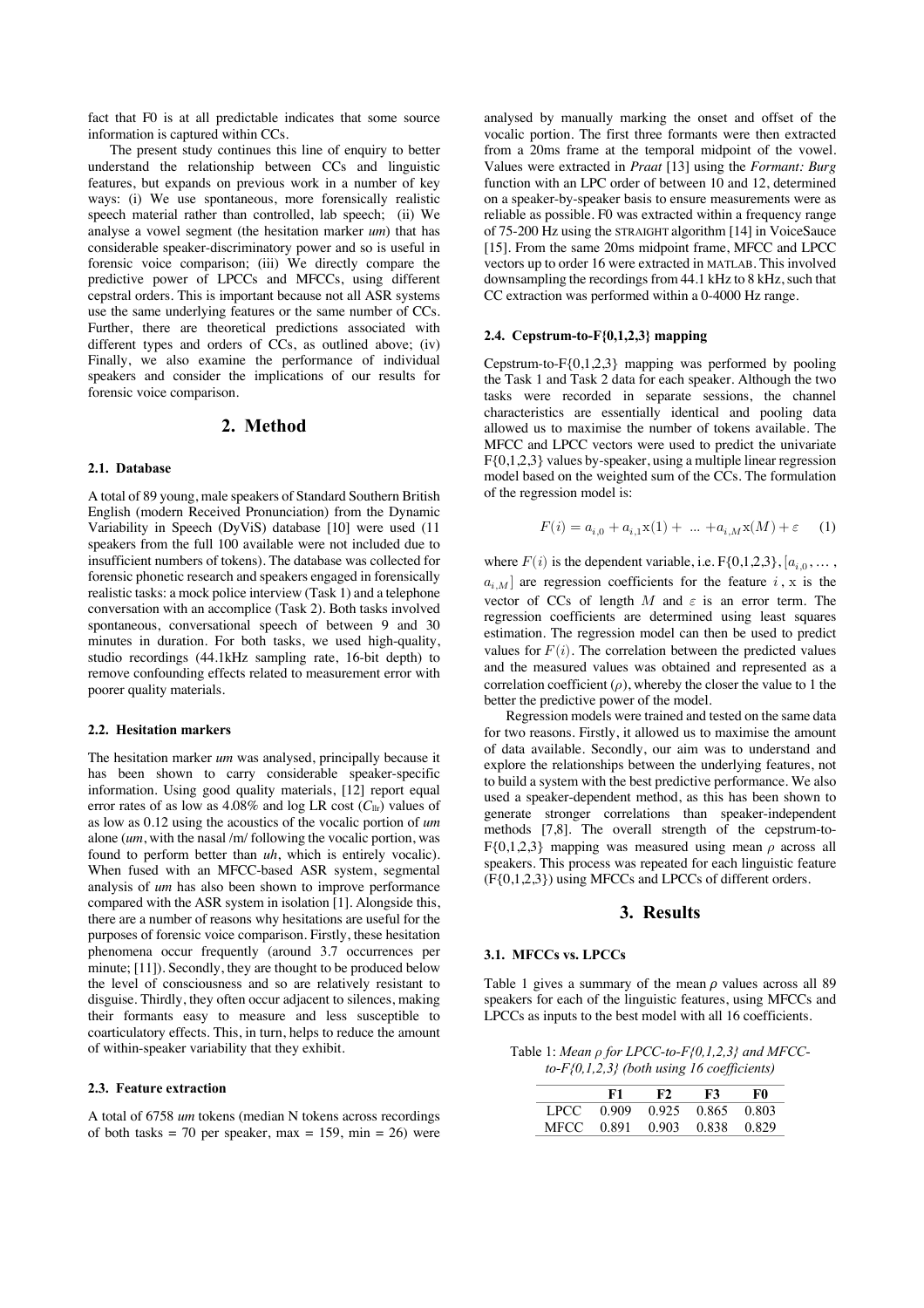

Figure 1: *Mean across the 89 speakers for F{0,1,2,3} using LPCCs and MFCCs as a function of*  the upper index of the cepstral-coefficient series.

For all three formants, the LPCCs provide marginally better predictive performance than the MFCCs, while the MFCCs perform slightly better than the LPCCs for F0. The mean  $\rho$ values squared afford the further interpretation that the models explain  $\frac{75}{%}$  to 86% of the variability in the formants using the LPCCs, and 70% to 82% using the MFCCs. For F0, the models account for 69% of the variability using the MFCCs and 64% using the LPCCs.

## **3.2. Effects of cepstral-coefficient order**

Figure 1 shows the effect of increasing cepstral order on the mean  $\rho$  values for both LPCCs and MFCCs. There is continual improvement in the correlation between predicted and measured F{0,1,2,3} as the number of CCs increases. After around 10 CCs, the rate of improvement begins to decrease, although the  $\rho$  values when using 16 CCs are still the highest. The MFCCs provide better performance when using smaller numbers of CCs, compared with LPCCs at least for F0 and F1.



Figure 2: *Distributions of values for the 89 speakers using LPCCs (above) and MFCCs (below) (based on vectors of 16 CCs) to predict F{0,1,2,3}.*

#### **3.3. Individual features**

The best performance is achieved for F2, followed by F1, F3 and finally F0. One explanation for why F1 and F2 outperform F3 in our data may be due to the accuracy of the original formant measurements. Formants are generally more problematic to estimate in the higher frequencies, as they often have lower amplitude and wider bandwidths. Further, the formant measurements here were automatically extracted using fixed settings by-speaker (i.e. settings differed from speaker to speaker). Thus, there was no hand correction of the formant data which would, undoubtedly, have improved the accuracy of the measurements [16]. For F2, the correlations for the MFCCs and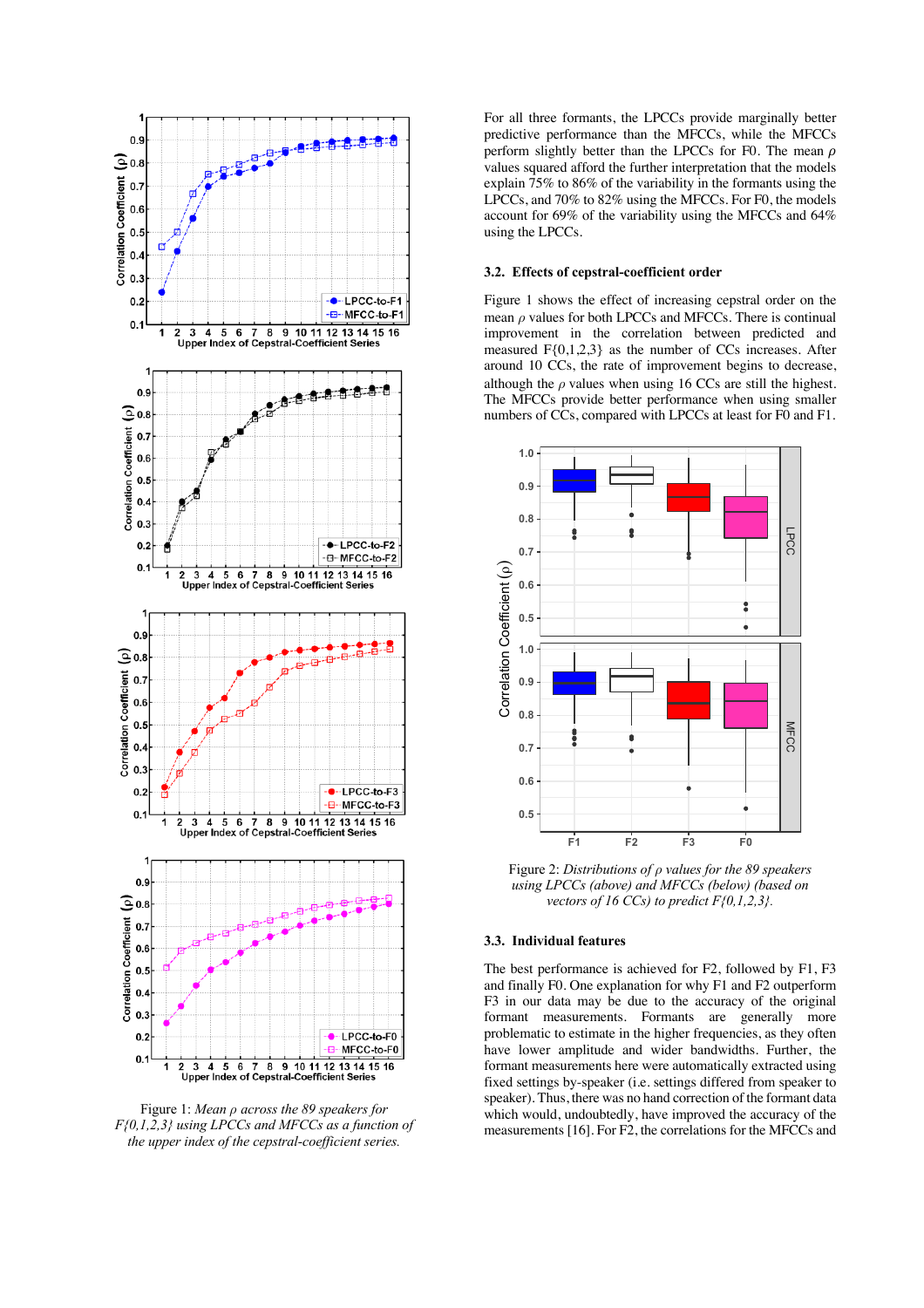LPCCs are essentially the same across cepstral orders, while for F3 the LPCCs consistently produce the strongest correlations.

#### **3.4. Individual speakers**

Figure 2 shows the distributions of  $\rho$  values across speakers using both LPCCs and MFCCs (using 16 CCs) to predict F{0,1,2,3}. Notably, there is considerable variation, with some speakers producing near perfect correlations between the predicted and measured  $F{0,1,2,3}$  values, and other producing much weaker correlations. In line with the findings in §3.3, the greatest variability is found for F0 and F3. Much narrower ranges of variability are found for F1 and F2. This pattern is consistent across both LPCCs and MFCCs.

# **4. Discussion**

The results of this study have shown that  $F\{0,1,2,3\}$  can be predicted from vectors of LPCCs and MFCCs with a relatively high degree of accuracy. The mean  $\rho$  values in Table 1 compare well with the speaker-dependent correlations reported in [7,8], with  $\rho$  values of over 0.9 in some cases (meaning that the MFCCs and LPCCs were able to explain over 80% of the variability in some of the formant data. This performance is extremely impressive given the large number of tokens, the use of spontaneous speech, the degree of between-speaker variability displayed by the hesitation markers and the fact that formant data were automatically extracted.

A number of general patterns were also found in our results. LPCCs marginally outperformed MFCCs when predicting the formants (although MFCCs performed best for F0). This is likely due to the fact that the LPCCs are based on the linear prediction (LP) model, which is particularly good at representing spectral peaks, due to the all-pole constraint. The hesitations markers examined here are, in many ways, an ideal case for the LP model, since they tend to display widely spaced, and therefore easily identifiable, formants (means across all speakers:  $F1 = 608$ Hz,  $F2 = 1378$ Hz,  $F3 = 2496$ Hz). The results in §3.2 reveal an interaction between the predictive strength of the input and cepstral order. For F1, higher correlations were found for the MFCCs when the upper index of the CC series was low, whereas the LPCCs performed better with larger numbers of CCs. This shows that while LPCCs may generally perform better at predicting formants, greater spectral resolution is needed to approach (and ultimately outperform) the MFCCs. No such interaction was found for F2 or F3. In terms of the individual linguistic features, F2 produced the largest  $\rho$  values irrespective of the input, followed by F1, then F3, and finally F0. This ordering is also consistent with [7,8].

These findings validate previously-reported findings that the linearity of cepstrum-to- $F\{0,1,2,3\}$  mapping is more consistent within speakers and stronger within a reduced phonetic space, such as that which is spanned by *um*. The relationship with formants is expected given that they, along with CCs, in theory capture information about the supralaryngeal vocal tract. The finding that F0 can also be predicted from CCs suggests that, in practice, the decoupling of source and filter in deriving CCs is not absolute. The increase in the strength of the correlation for F0 as a function of cepstral order is consistent with the assertion in §1.1, that the degree of smoothing involved in deriving CCs affects the extent to which source and filter can be decoupled. Higher orders of CCs provide more detailed spectral resolution that also models some harmonic structure.

An interesting finding, that has not been addressed in previous work, is that there is considerable between-speaker variability in the predictive power of the cepstrum-to- $F\{0,1,2,3\}$  mapping. This variability appears to be dependent on the linguistic feature being predicted. That is, speakers who produce large  $\rho$  values for F0 do not necessarily produce large  $\rho$  values for formants. The same is true of the individual formants. As outlined above, one key factor determining the success of the cepstrum-to- $F\{0,1,2,3\}$  mapping is the accuracy of the raw F{0,1,2,3} data. It is well known that formants are better tracked for some speakers than others. Using the same recordings as the present study, [17] showed that this proclivity towards formant measurement errors due to the settings used can have dramatic effects on a speaker's performance within a formant-based speaker recognition system (and on the overall performance of the system). There is some overlap between the problematic speakers in [17] and the speakers who generally produce the weakest correlations in the present study. This highlights the importance of accurate measurement both in terms of providing reliable forensic evidence, but also for understanding what information our systems are actually capturing.

# **5. Conclusions**

This study has demonstrated the existence of linear relationships between the cepstrum and each of the formants, using a large amount of automatically extracted data from a forensically valuable segment (u*m*) and forensically realistic speaking tasks. A similar but weaker trend can be said about F0. The strong correlations resulting from the linear mappings have relevant implications for forensic voice comparison.

First, they argue against the value of the formants in favour of the cepstrum in ASR. The lack of complementarity in our study is consistent with the findings of [5] that show no additional benefit of fusing formants may be expected with CCbased ASR systems. Thus, we conclude that the improvements gained by fusing linguistic features with an ASR system in [1,2,3] are principally due to the segmental nature of the linguistic analysis, compared with the holistic approach employed by the ASR system, rather than the fundamental complementarity of the features. Perhaps more positively, the relationships observed here confirm that the cepstrum does encode the bulk of phonetic and articulatory information carried by the formants (as well as showing extremely good speaker discriminatory power; the value of segemental cepstra is shown in [18]). Forensic evidence based on cepstrum-based systems is therefore amenable, albeit indirectly, to phonetic and articulatory interpretations. Last but not least, the consistency of a linear cepstrum-to-formant mapping within speakers raises the possibility that the forensic practitioner might be able to estimate or to validate the formants for a speaker's new segments from an existing predictive model for that speaker. Further work will be necessary to investigate this practical benefit.

# **6. References**

- [1] V. Hughes, S. Wood, and P. Foulkes, "Formant dynamics and durations of um improve the performance of automatic speaker recognition systems," in *Proceedings of the Australasian Conference on Speech Science and Technology, 7-9 December, Sydney, Australia*, 2016, pp. 249–252.
- [2] J. González-Rodriguez, "Speaker recognition using temporal contours in linguistic units: the case of formant and formant-